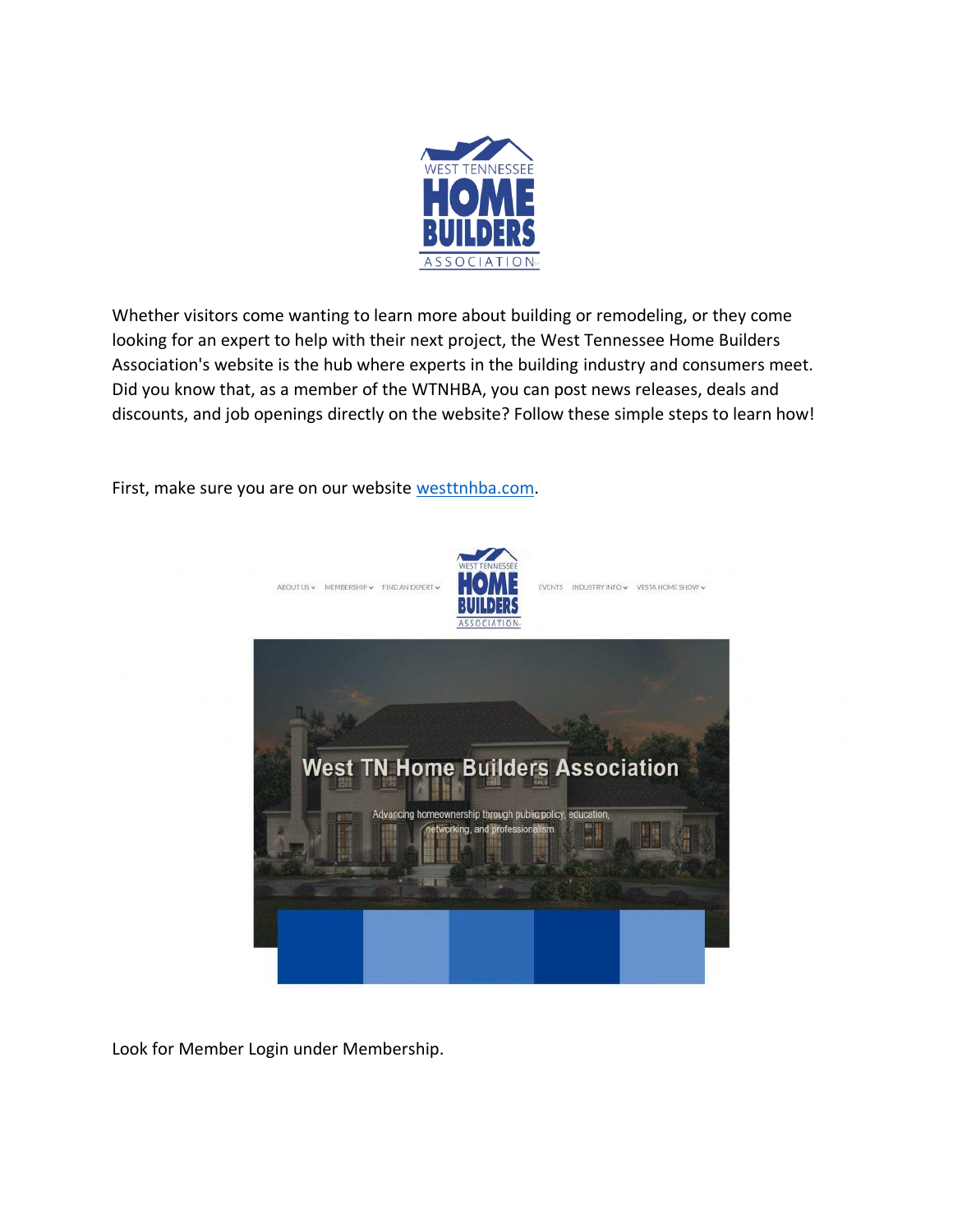

Login with your WTNHBA login credentials. Don't remember them? Call us at the office and we will be glad to help!

|                                                                                                                                                                                | ABOUT US ~ MEMBERSHIP ~ FIND AN EXPERT ~                         | <b>WEST TENNESSEE</b><br>EVENTS INDUSTRY INFO v VESTA HOME SHOW v<br>ASSOCIATION- |
|--------------------------------------------------------------------------------------------------------------------------------------------------------------------------------|------------------------------------------------------------------|-----------------------------------------------------------------------------------|
|                                                                                                                                                                                | FOYER O<br>Login                                                 |                                                                                   |
|                                                                                                                                                                                |                                                                  |                                                                                   |
|                                                                                                                                                                                | Username                                                         |                                                                                   |
|                                                                                                                                                                                | smith                                                            | $\overline{u_0}$                                                                  |
|                                                                                                                                                                                | Password                                                         |                                                                                   |
|                                                                                                                                                                                | <b><i>BAVADARDS</i></b>                                          | $\overline{u}_0$                                                                  |
|                                                                                                                                                                                | Forgot your username/password?<br>No login created? Sign up now. |                                                                                   |
|                                                                                                                                                                                | Sign In                                                          |                                                                                   |
| Business Directory / News Releases / Events Calendar / Deals & Discounts / Member To Member Deals / Marketspace / Job Postings / Contact Us / Weather / Join Now<br>Powered by |                                                                  |                                                                                   |
| <b>Growth</b> Zone                                                                                                                                                             |                                                                  |                                                                                   |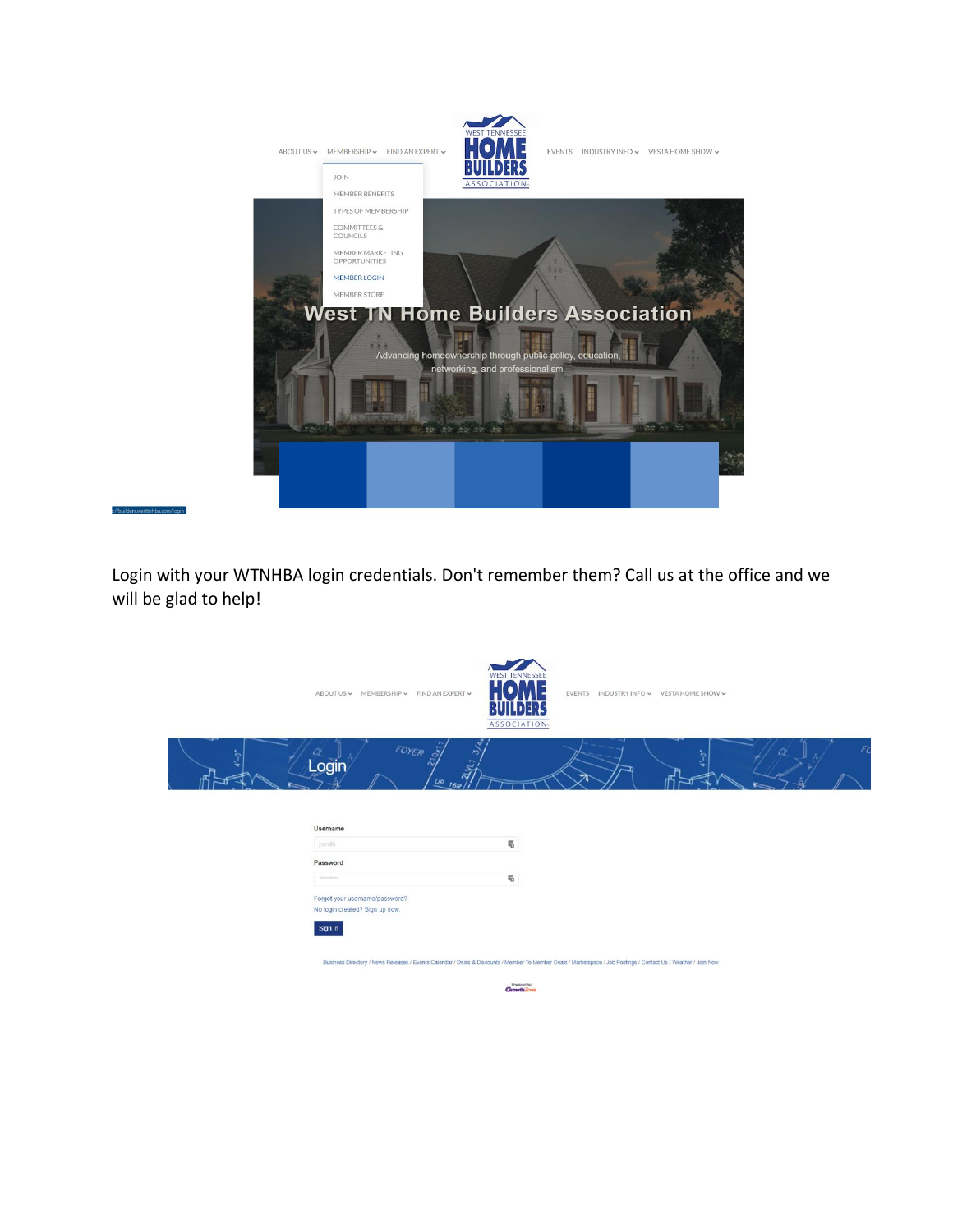You are now logged into the Membership Information Center (aka the MIC). Not only is this where you post your news releases, deals and discounts, and job openings, but also where you can respond to request for proposals, register for WTNHBA events, and contact your fellow WTNHBA members. You can also download the MIC as an app for your phone in the [App Store](https://apps.apple.com/us/app/memberplus/id839204301) or on [Google Play.](https://play.google.com/store/apps/details?id=com.micronet.android.memberplus&hl=en_US&gl=US)



On the left side of the page, click the button that relates to what you want to post. Got a deal you want to share with the general public? Click on Deals & Discounts. Got a deal you want to be exclusive to other WTNHBA members? Click on Member to Member Deals. Got news you want to share? Click on News Releases. Hiring? Click on Job Postings.

For now, we will look at Job Postings. These are job openings that are currently running. To add yours, click on Add Job Posting.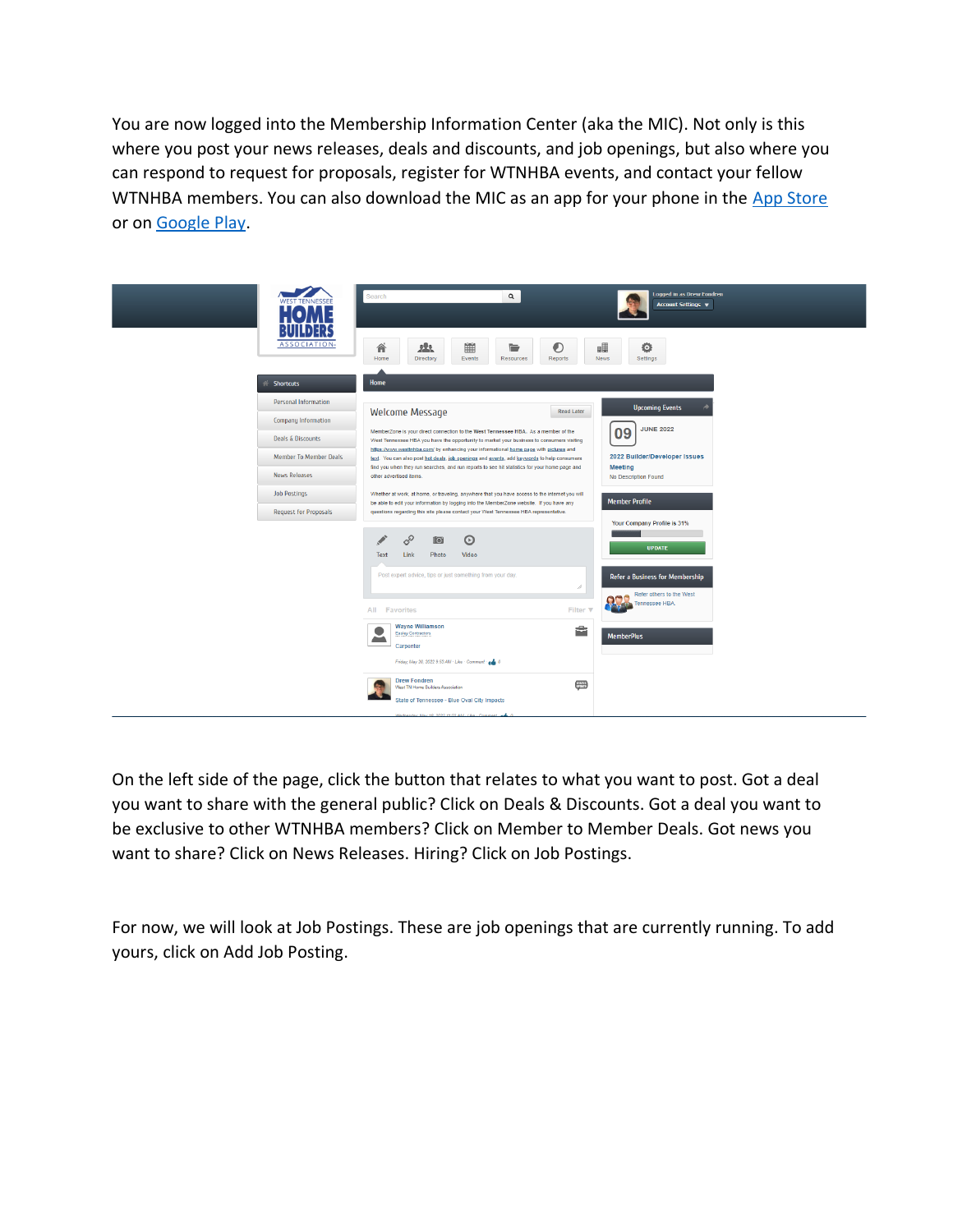

Fill out the information you want included in the job opening, including a title, the job description, a meta description for search engines, contact information, and how many weeks you want the job posting to be displayed. Click on Submit at the bottom of the page when you are finished.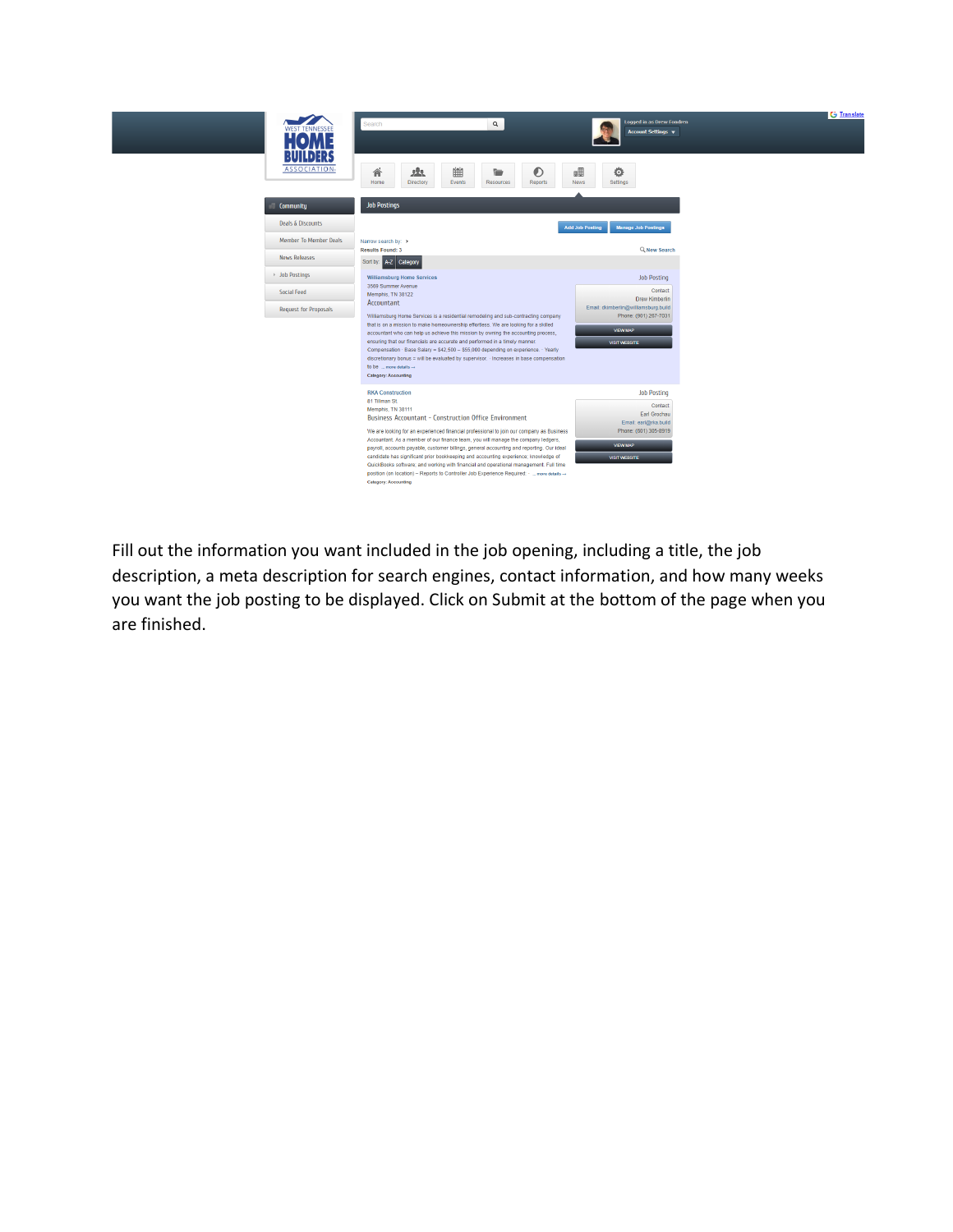

You're done! Your job will appear on the [Job Board](https://builders.westtnhba.com/jobs) page under Industry Info. News Releases and Deals are also under Industry Info.